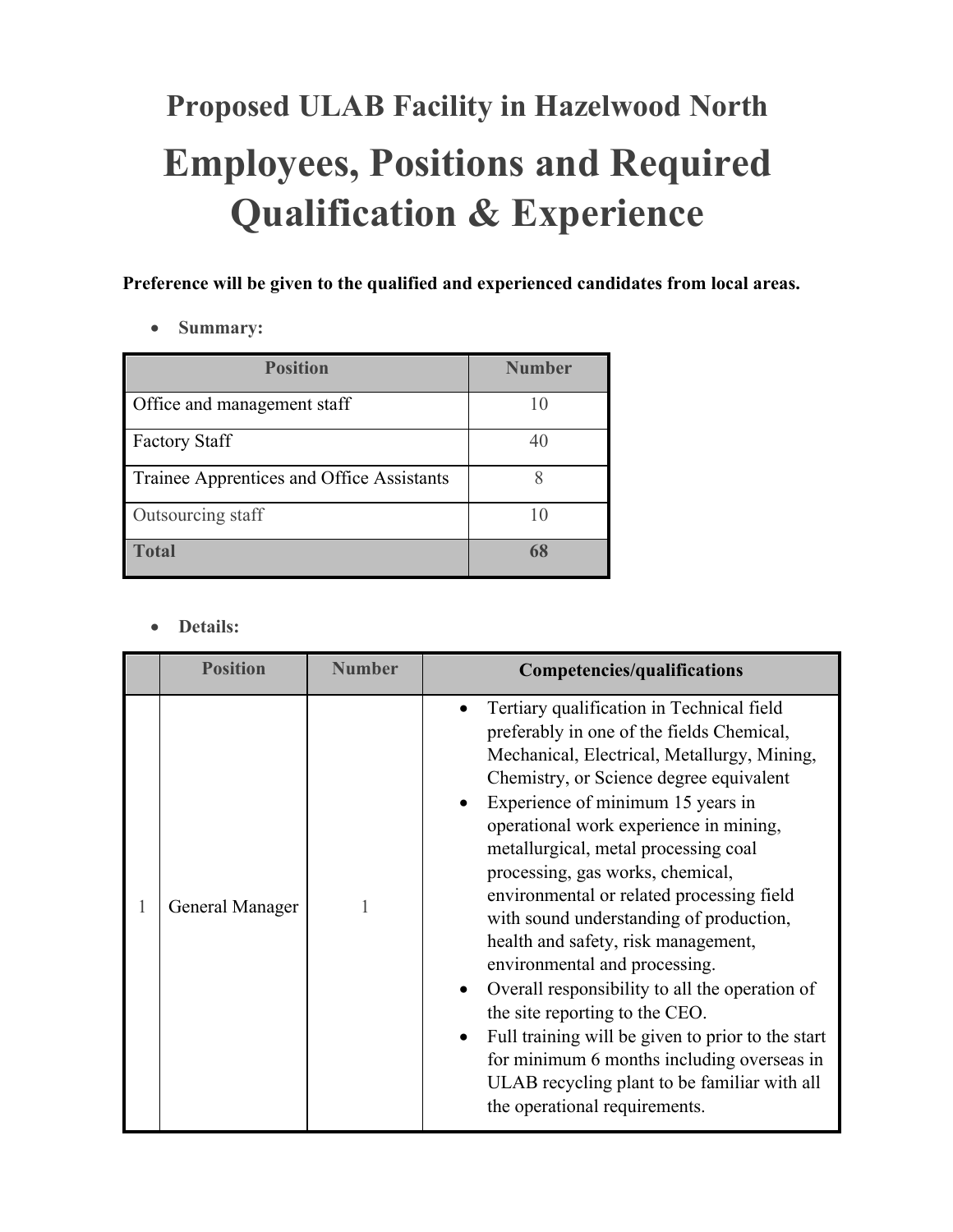|                |                                                                        |                | Soundtrack record and experience in liaising<br>with the local and social communities,<br>regulatory bodies and local industrial bodies.                                                                                                                                                                                                                                                                                                                                                                                                                      |
|----------------|------------------------------------------------------------------------|----------------|---------------------------------------------------------------------------------------------------------------------------------------------------------------------------------------------------------------------------------------------------------------------------------------------------------------------------------------------------------------------------------------------------------------------------------------------------------------------------------------------------------------------------------------------------------------|
| $\overline{2}$ | Production<br>Manager                                                  | 1              | Tertiary Qualification in the technical field of<br>$\bullet$<br>chemical eng., science, metallurgy,<br>mechanical, electrical, mining or related<br>field.<br>Experience of minimum 5 -8 years in a<br>similar responsible position in metallurgical,<br>chemical, coal, mining or related field<br>with responsibilities for production<br>management, sound operational experience<br>including risk management etc.<br>Full training will be provided with minimum<br>6 months in ULAB Recycling plants to be<br>familiar the operation before the start. |
| 3              | Technical<br>Manager                                                   | 1              | Tertiary Qualification in Chemistry,<br>$\bullet$<br>Chemical Eng. or Metallurgy with minimum<br>10 years' experience in metallurgical or<br>similar industry<br>Solving trouble shooting, environmental<br>management, technical improvements and<br>metal processing<br>Training to be provided at company's ULAB<br>$\bullet$<br>Recycling plant for minimum 6 months                                                                                                                                                                                      |
| 4              | Commercial/<br>Account<br>manager                                      |                | Accounts Qualifications in Commerce or<br>Finance,<br>Experience of minimum 5 years in similar<br>industries                                                                                                                                                                                                                                                                                                                                                                                                                                                  |
| 5              | Senior Site<br><b>Health Safety</b><br>and<br>Environmental<br>Officer | 1              | Tertiary qualification in Health Management<br>$\bullet$<br>or Environmental Science with minimum 10<br>years' experience in operation<br>Responsible for safety and OH&S and<br>$\bullet$<br>environmental concerns to the management<br>also liaising with any public relation matters                                                                                                                                                                                                                                                                      |
| 6              | Shift Chemist                                                          | $\overline{2}$ | Degree in Chemistry or Science with 5-8<br>$\bullet$<br>years training in chemical analysis process<br>control, air pollution control and water<br>treatment.                                                                                                                                                                                                                                                                                                                                                                                                 |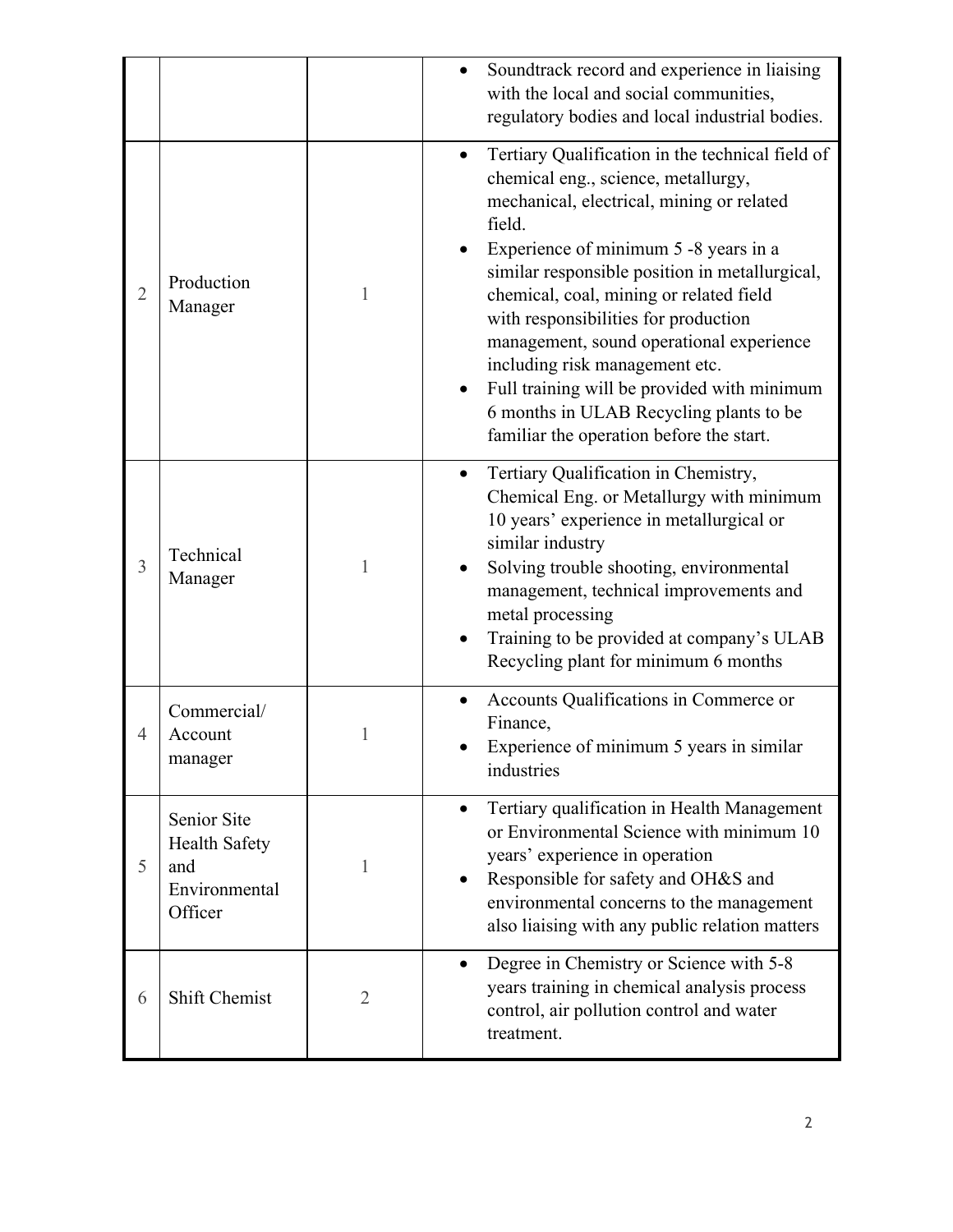| 7  | Production<br>Supervisors/<br>Foreman      | 4 for shift<br>operations | Highly desirable Certificate qualification<br>such as TAFE with technical qualification<br>including trade experience<br>Minimum 5-8 years' experience in the related<br>$\bullet$<br>industries.<br>They will be responsible for the shift<br>operations including all the operational<br>OH&S Safety and risk management of the<br>shift operations.                                                                          |
|----|--------------------------------------------|---------------------------|---------------------------------------------------------------------------------------------------------------------------------------------------------------------------------------------------------------------------------------------------------------------------------------------------------------------------------------------------------------------------------------------------------------------------------|
| 8  | Maintenance<br>Supervisor                  | $\overline{2}$            | TAFE certificates in trade in Electrical and<br>$\bullet$<br>Mechanical with minimum 8 years in similar<br>field as above.<br>Responsible for all the maintenance matters<br>and reporting to the production manager.                                                                                                                                                                                                           |
| 9  | Logistic<br>Supervisor                     | 1                         | Soundtrack record and experience in<br>$\bullet$<br>managing transport of inbound and outbound<br>of goods including hazardous goods.<br>Be responsible for all the management ULAB<br>transport and outbound products and waste<br>from the operation plus monitoring their<br>movements outside facilities as well.<br>Selection and screening of licensed<br>transporters and training them to suit<br>company's guidelines. |
| 10 | <b>Accounts Clerk</b>                      | $\overline{2}$            | High School or School leavers with training<br>to be provided.                                                                                                                                                                                                                                                                                                                                                                  |
| 11 | Office and<br>Administrative<br>Assistants | 4                         | As above qualification to be trained.<br>We are keen to consider people with<br>disabilities for some of these roles,<br>including those with intellectual disability.                                                                                                                                                                                                                                                          |
| 12 | <b>Shift Production</b><br>Staff           | 30                        | Preference will be given to candidates with<br>$\bullet$<br>minimum qualifications with High school<br>certificate and with 5 years' experience in<br>production field.<br>However, the opportunity will also be given<br>school leavers, but they will be going through<br>a very rigid training for minimum 12 months<br>under strict supervision as trainees.                                                                |